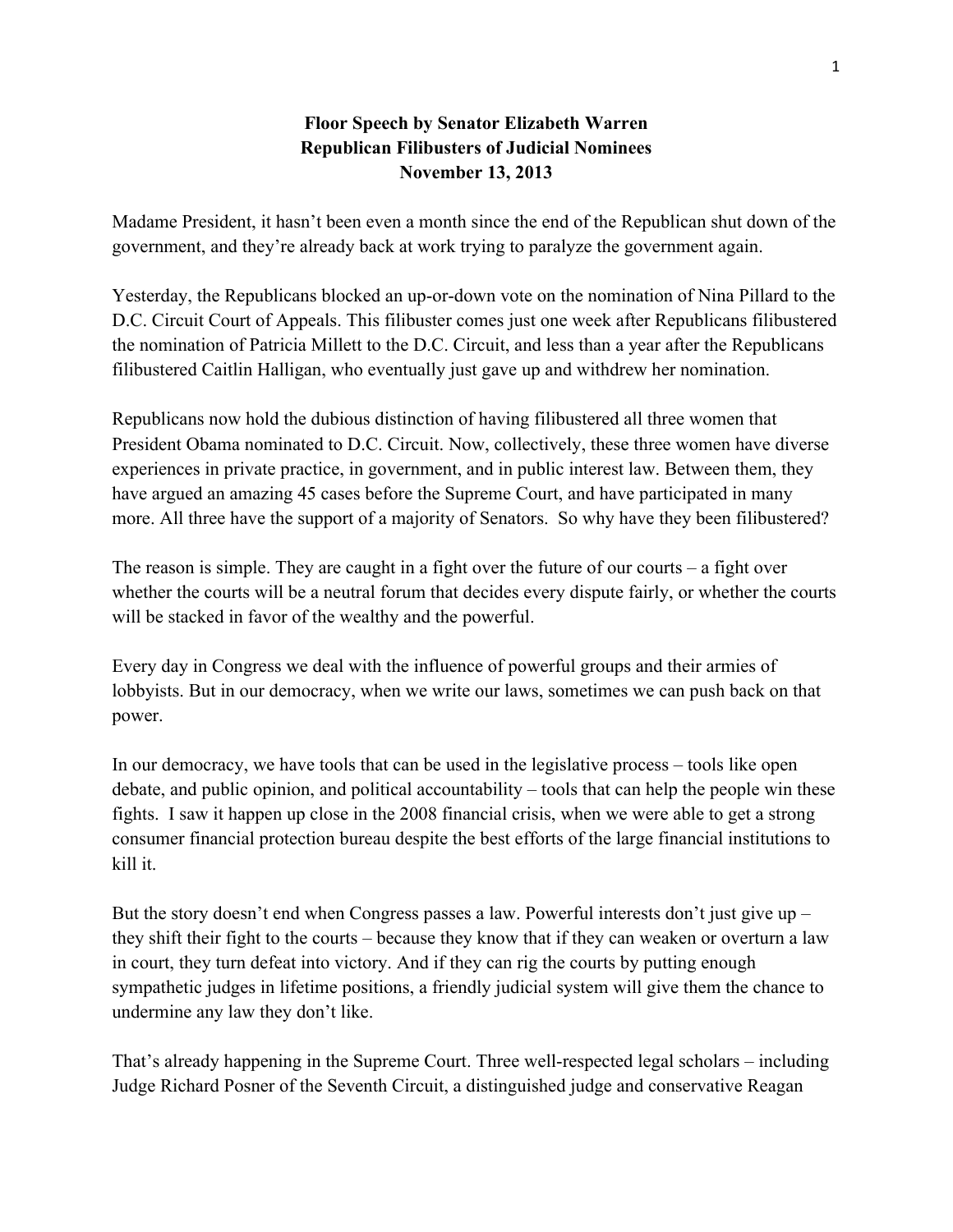appointee – recently examined almost 2,000 Supreme Court cases from the last 65 years. The researchers concluded that the five conservative justices currently sitting on the Supreme Court are in the top ten most pro-corporate justices in more than half a century – and Justices Alito and Roberts? Numbers one and number two.

Take a look at the win rate of the national Chamber of Commerce in cases before the Supreme Court. According to the Constitutional Accountability Center, the Chamber moved from a 43% win-rate during the last five terms of the Burger Court, to a 56% win-rate under the Rehnquist Court, to a 70% win rate with the Roberts Court. Follow this pro-corporate trend to its logical conclusion, and pretty soon you'll have a Supreme Court that is a wholly owned subsidiary of big business.

The powerful interests that work to rig the Supreme Court also want to rig the lower courts. The D.C. Circuit is a particular target because that court has the power to overturn agency regulations. If a business doesn't like it when the agencies implement the will of Congress, they try to undermine those agencies through the D.C. Circuit.

In the next five years, the D.C. Circuit will decide some of the most important cases of our time – including cases that will decide whether Wall Street Reform will have real bite or whether it will just be toothless. Swaps dealers, the securities industry, the Business Roundtable, and the Chamber of Commerce are all lining up to challenge the new rules that agencies have written to try to put some teeth in Wall Street Reform and other laws. These big industry players want business-friendly judges to help them out.

Let's be clear – nine of the 14 judges on the D.C. Circuit who currently hear cases were appointed by Republican Presidents. The President with the most appointees on that court right now is Ronald Reagan. And this lopsided court has been busy – striking down environmental regulations that stop companies from spewing mercury into the air we breathe - striking down investor protections that hold corporate boards accountable – striking down a requirement for employers to provide access to birth control under Obamacare.

Each of these regulations exists because Congress has passed laws telling the agencies to write them. Now, it's true that sometimes an agency may get it wrong. But these days, the D.C. Circuit seems to be finding more and more ways to help bail out the businesses that never wanted to be regulated in the first place.

Republicans have noticed what's going on with this lopsided court. They would like to keep things the way they are, and they have not been subtle about it. Many Republicans have talked openly of their opposition to any new judges to fill the three vacancies on this court precisely because the new nominees will give the court more balance and fairness.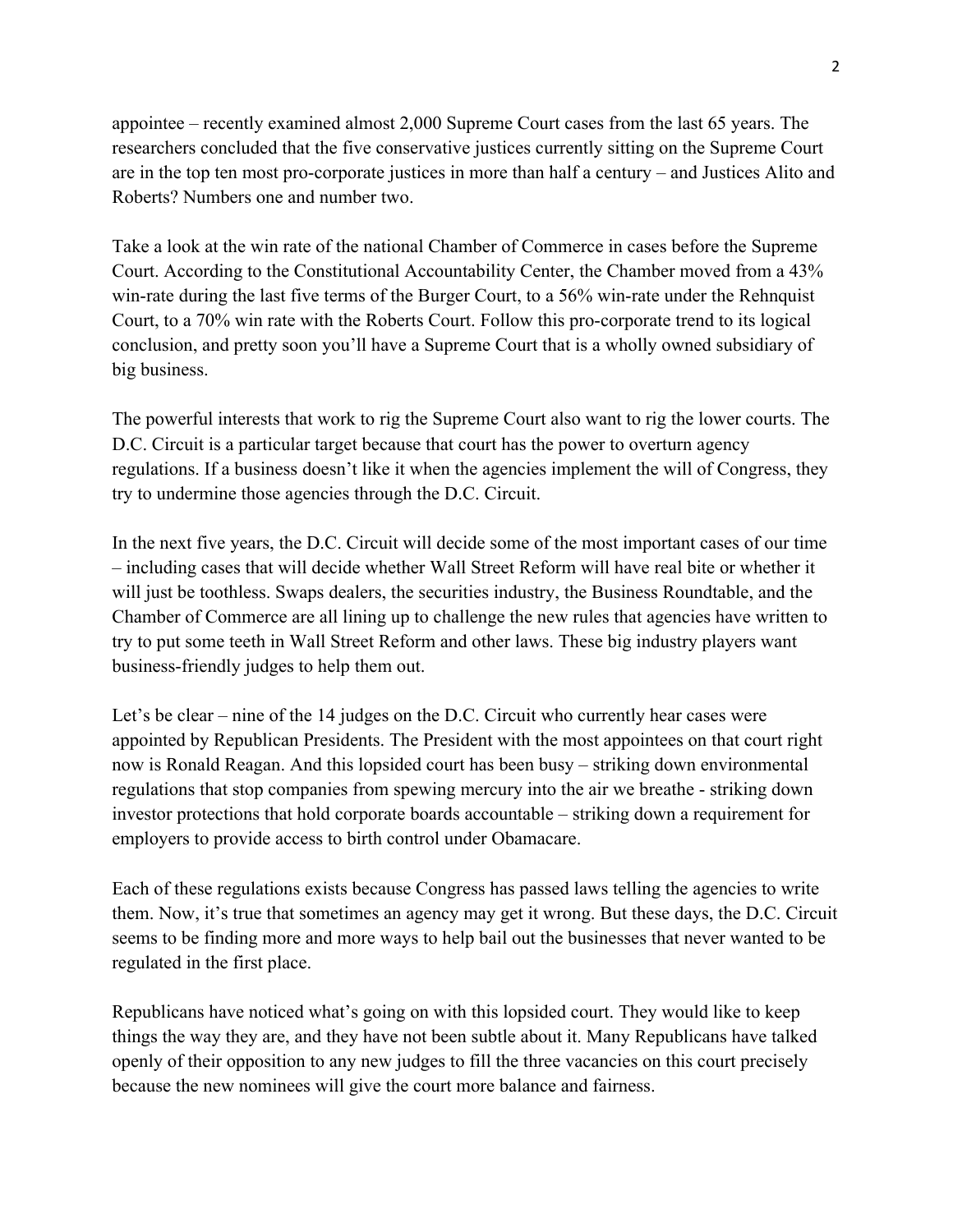Republicans may prefer a rigged court that gives their corporate friends and their armies of lobbyists and lawyers a second chance to undercut the will of Congress. But that's not the job of judges. Judges aren't supposed to make law. Judges aren't supposed to tilt politically one way or the other.

Republicans may not like Wall Street Reform. They may not like Obamacare. But Congress passed those laws. President Obama signed those laws. President Obama ran for reelection on those laws, while his opponent pledged to repeal them—and his opponent lost by nearly five million votes. It is not up to judges to overturn those laws or their associated regulations just because they don't fit the judges' policy preferences.

There are three vacancies on the D.C. Circuit, and the President has nominated three impressive people to fill those vacancies – including Patricia Millett and Nina Pillard. These nominees are not ideological. They have extraordinary legal resumes and have received bipartisan support from top litigators around the country. They are among the top legal minds of a generation.

This is how the President plans to push back against efforts to tilt our judicial system: by nominating judges who will be judges. Judges who will be fair. Judges who will be even-handed. Judges who will have the diversity of professional experience to understand and consider all sides of an issue.

I understand that Republicans may prefer to keep the D.C. Circuit exactly as it is. But Article II Section 2 of the Constitution says the President of the United States nominates judges, with the advice and consent of the Senate. There's no clause that says "…except when that President is a Democrat." Democrats allowed President George W. Bush to put four very conservative judges on the D.C. Circuit. All four are all still serving, and one is now Chief Justice of the United States.

There are three vacancies in the DC Circuit Court of Appeals. The President of the United States has nominated judges to fill those vacancies. That's his job. And it is the job of the Senate to confirm highly qualified, independent judges. That's how our system works—that's what the Constitution demands.

Republicans these days don't seem to like that. They keep looking for ways to keep this President from doing his job. So far, they have shut down the government, they have filibustered people he's nominated to fill out his Administration, and now they are filibustering judges to block him from filling *any* of the vacancies with highly qualified people.